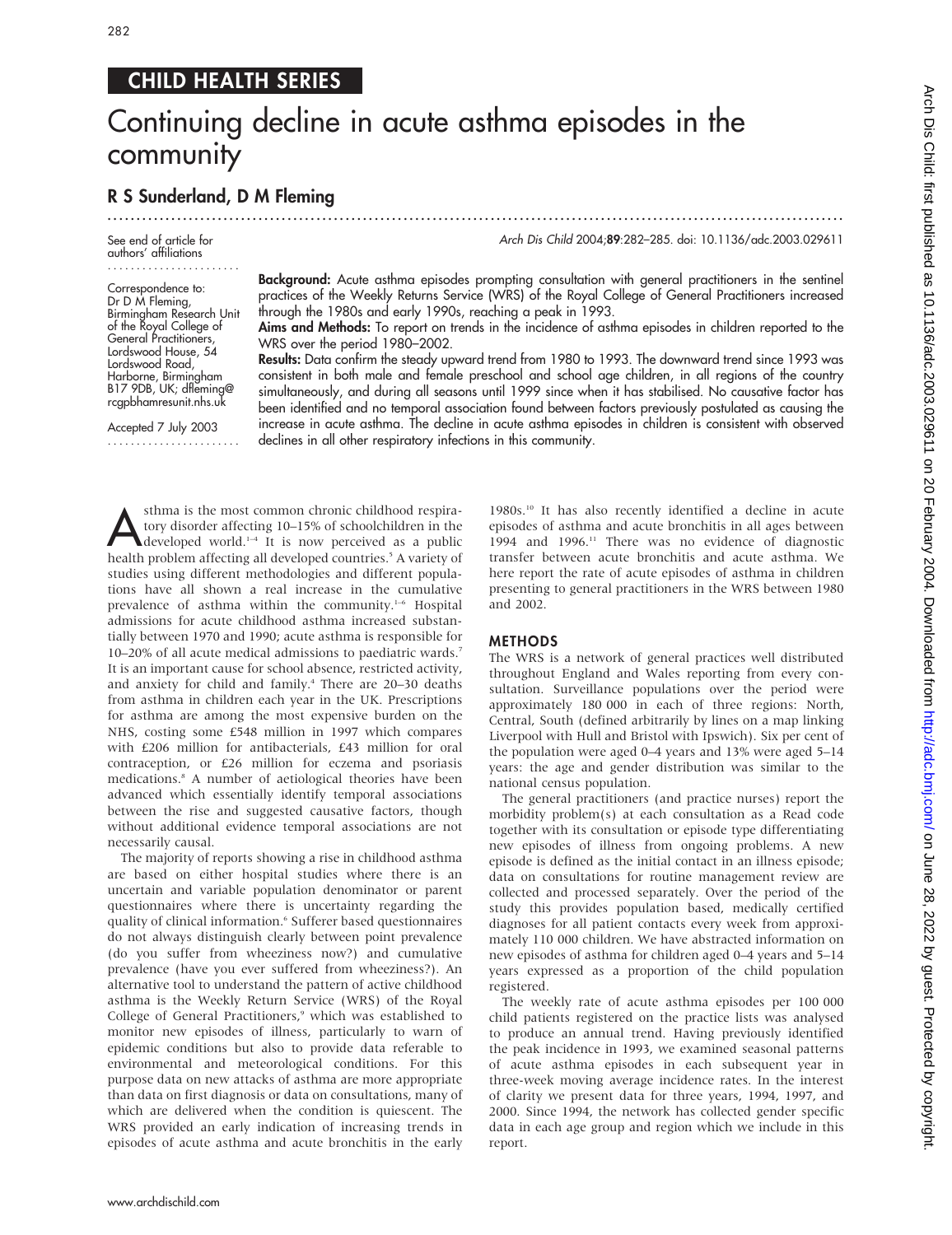

#### RESULTS

Figure 1 shows the aggregated annual trends for acute asthma episodes for children aged 0–4 and 5–14 years. As example years, there were 6576 episodes (age 0–14) reported in year 1994, 4962 in 1997, and 3075 in 2000. This confirms that there had been a steady upward trend in the rate of acute asthma episodes reported between 1980 until the spring of 1993 for acute asthma (and early in 1994 for acute bronchitis $11$ ). Subsequently, there has been a downward trend until 1999, since when rates have stabilised in both of the age groups examined.

To determine whether the decline was due to disappearance of a particular seasonal segment, the weekly return data on asthma episodes were examined by week for the years 1993–2000 and illustrated with data for three example years in ages 0–4 (fig 2) and 5–14 (fig 3). This analysis shows that there were six peaks of acute asthma episodes throughout the calendar year and that a decline in the rate of new episodes has occurred uniformly across the seasons—all of the peaks are at a lower level; no one seasonal ''epidemic'' has disappeared to account for the lowered rate.

Analysis of the data in the three regions (North, Central, South), by gender and age (0–4 years, fig 4; 5–14 years, fig 5) shows the decline until 1999 to be consistent in all regions and in both age and gender groups. Regional rates also show recent evidence of stabilisation. Incidence was higher in males than females, especially in preschool children, and higher in preschool children than in the older age group.

#### **DISCUSSION**

This study shows conclusively that the incidence of new episodes of asthma in children presenting to general practitioners in England and Wales increased between 1980 and 1993, corroborating the increased prevalence reported by others.1–5 The incidence subsequently declined continuously until 1999, although it may now be levelling off (fig 1). The decline occurred simultaneously at all seasons, in both preschool and school aged children and in all regions of the country. These three facts combined cannot be explained by local changes in management or clinical practice.

There have been concerns that the reported ''epidemic'' of asthma was merely a diagnostic transfer from previous diagnoses such as wheezy bronchitis. The WRS has a special strength in refuting this suggestion. Analysis of trends for both acute bronchitis and acute asthma episodes showed no evidence of diagnostic transfer.10 11 The WRS is based on continuous recording in a limited number of practices with infrequent practice changes optimising its usefulness in monitoring trends. Many practices have been included for more than 15 years, recording discipline is well established and consistent; the practice location and environment is constant, though a few patients change address each year (approximately 7%). As in all longitudinal paediatric studies, age group specific populations change every year.

It is tempting to speculate that changes in medication, especially the increased use of inhaled steroids, may be responsible for the reduction in rate of acute asthma episodes. The available evidence to date however shows a continued increase in prescribing of both bronchodilators and inhaled steroids.8 We can find no temporal association between national changes in management of asthma and the observed decline in rate of acute episodes. However, confidentiality protocols prevent identification of individual children in these data which precludes exclusion of the possibility of some individual change (such as a new treatment).

We have previously argued that asthma may also be declining in severity.<sup>11</sup> A further possibility—that there has been a significant change in the vulnerability or biological constitution of children—seems implausible in the short time scale but cannot be excluded. The congruence of the decline with boys and girls might argue against a genetic factor. Acute asthma episodes were reported more frequently in male than female children, whereas in adults the opposite applies.11–14 The finding of these well known gender differences in the present data provides further validation of the sentinel practice database.

These data are more consistent with a significant change in the causative factors of asthma. Reduction in family size would reduce the likelihood of nosocomial infection, but the increasing availability of nursery places in Britain after 1996 would act the other way, increasing the chance of respiratory droplet infections. Pathogens may change in virulence and this may be relevant to understanding the trends we have shown. The decline in acute asthma episodes in childhood is consistent with the observed decline in all respiratory infections.15 Improvements in air quality may be significant, but the data show a decrease of asthma at all times of the year and not solely at those times we associate with poor air quality. Reduced passive smoking may also be a factor, and this is less dependent on seasonal variation.

It could reasonably be asked why this decline in acute asthma episodes has not been reported previously. We initially considered that the reversal in trend may be temporary and only published after the trend was well established.11 The majority of publications on trends in asthma in children are based on data collected prior to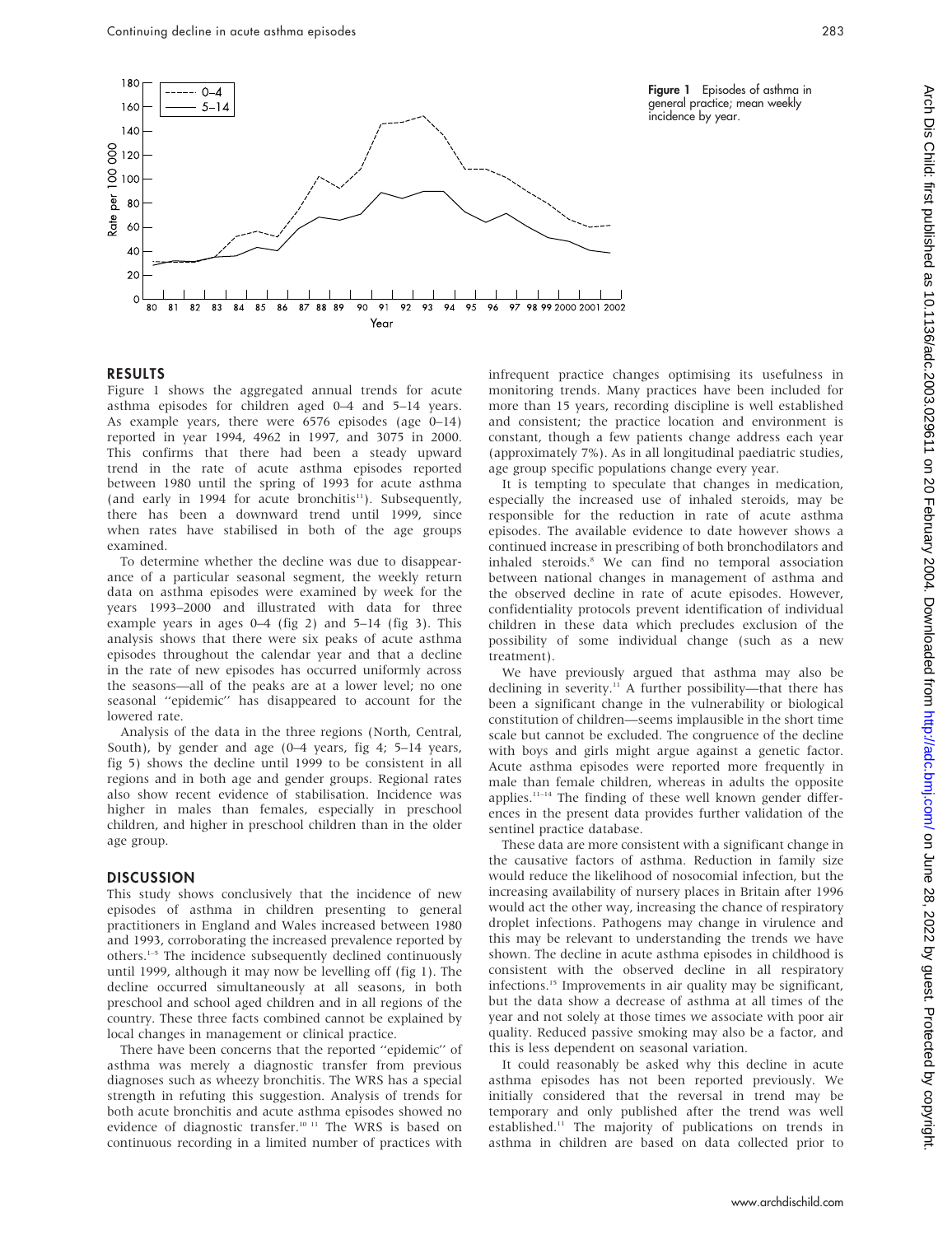



Figure 4 Mean weekly incidence of asthma episodes by region and gender; children aged 0–4 years.

1998 and many are based on a two point comparison. We present here data from consecutive years, and although incidence increased during the 1980s and early 1990s, in 2000 it was similar to that in the late 1980s (fig 1).

The downward trend in the rate of acute asthma episodes in children has been confirmed.<sup>11</sup> We have not yet identified any factor which shows a temporal correlation of increase from the 1970s to the mid 1990s and a subsequent decrease. This study stimulates searches for possible aetiological factors and calls for a review of the thinking of the causes of acute asthma episodes.



Figure 5 Mean weekly incidence of asthma episodes by region and gender; children aged 5–14 years.

#### Authors' affiliations .....................

R S Sunderland, Birmingham Children's Hospital, Steelhouse Lane, Birmingham B4 6NH, UK

D M Fleming, Birmingham Research Unit of the Royal College of General Practitioners, Lordswood House, 54 Lordswood Road, Harborne, Birmingham B17 9DB, UK

#### REFERENCES

- 1 **Sears MR**. Descriptive epidemiology of asthma. *Lance*<br>1997;**350**(suppl 1):1–4.
- 2 Pearce N, Welland S, Keil U, et al. Self reported prevalence of asthma symptoms in children in Australia, England, Germany and New Zealand; an international comparison using the ISAAC protocol. Eur Respir J 1993;6:1455–61.